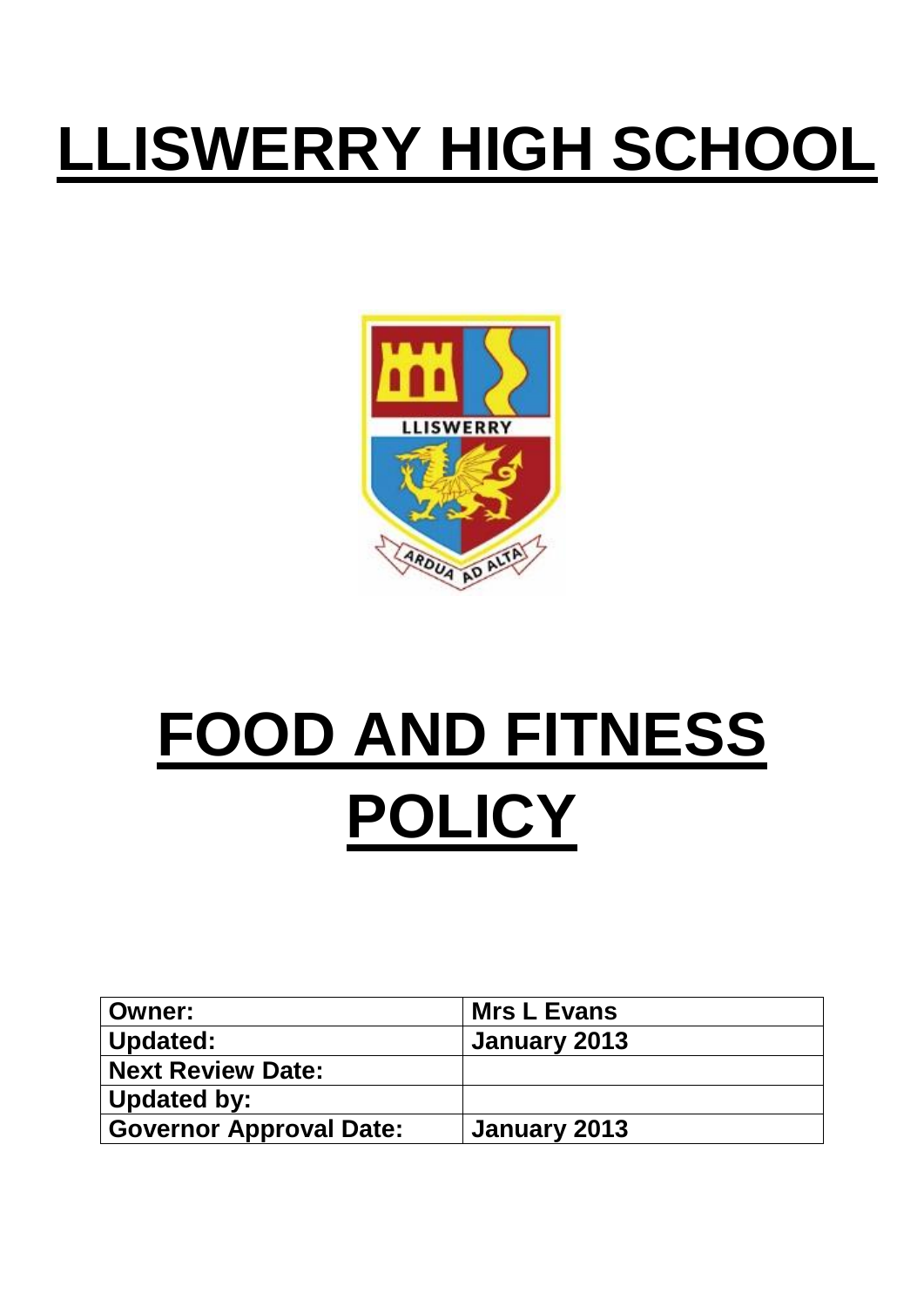## **LLISWERRY HIGH SCHOOL FOOD & FITNESS POLICY**

#### **1. Opening Statement**

- 1.1 Lliswerry High School is committed to encouraging its pupils to lead active and healthy lifestyles. We believe that healthy children are best able to take full advantage of the educational opportunities that the school provides. The partnership of home and school is critical in shaping how children and young people behave, particularly where health is concerned.
- 1.2 Lliswerry High School encourages a whole school community approach to food and fitness. The Headteacher, staff and Governing Body will ensure that food provided in the school and advice given to pupils promotes a healthy and active lifestyle.
- 1.3 We are committed to providing high quality PE lessons and health related exercise and work in partnership with Physical Education and School Sports, Dragon Sports and other Community Sports organisations such as the 5x60 initiative. Indeed the pupil participation statistics for 5x60 activities show that the participation levels of Lliswerry Pupils is the greatest out of the 7 other Comprehensives in the City over the past year.
- 1.4 We are determined to help secure, maintain and improve the health of young people with the introduction of minimum nutritional standards for school meals and by improving the range and quality of opportunities for physical activity available to pupils.

#### **2. Aims**

We aim to:

- 2.1 Improve the health of the whole school community by equipping pupils with ways to establish and maintain life-long active lifestyles and healthy eating habits.
- 2.2 Ensure that food and nutrition and physical activity become integral to the overall value system of the school and a common thread of best practice runs through the curriculum, the school environment and community links.
- 2.3 Develop a whole school approach to food and fitness through a policy that offers a shared vision, coherence in planning and development, and consistency in the delivery of services, national curriculum lessons, extra curricular activities and the supporting environment. It facilitates discussion, encourages wide engagement of stakeholders and establishes belief and ownership in the aims and objectives it aspires to.
- 2.4 Ensure that we are giving our pupils the information they need and consistent messages about food, fitness and Healthy Lifestyles.

#### **3. Outcomes**

The school is committed to achieving the following outcomes from this policy: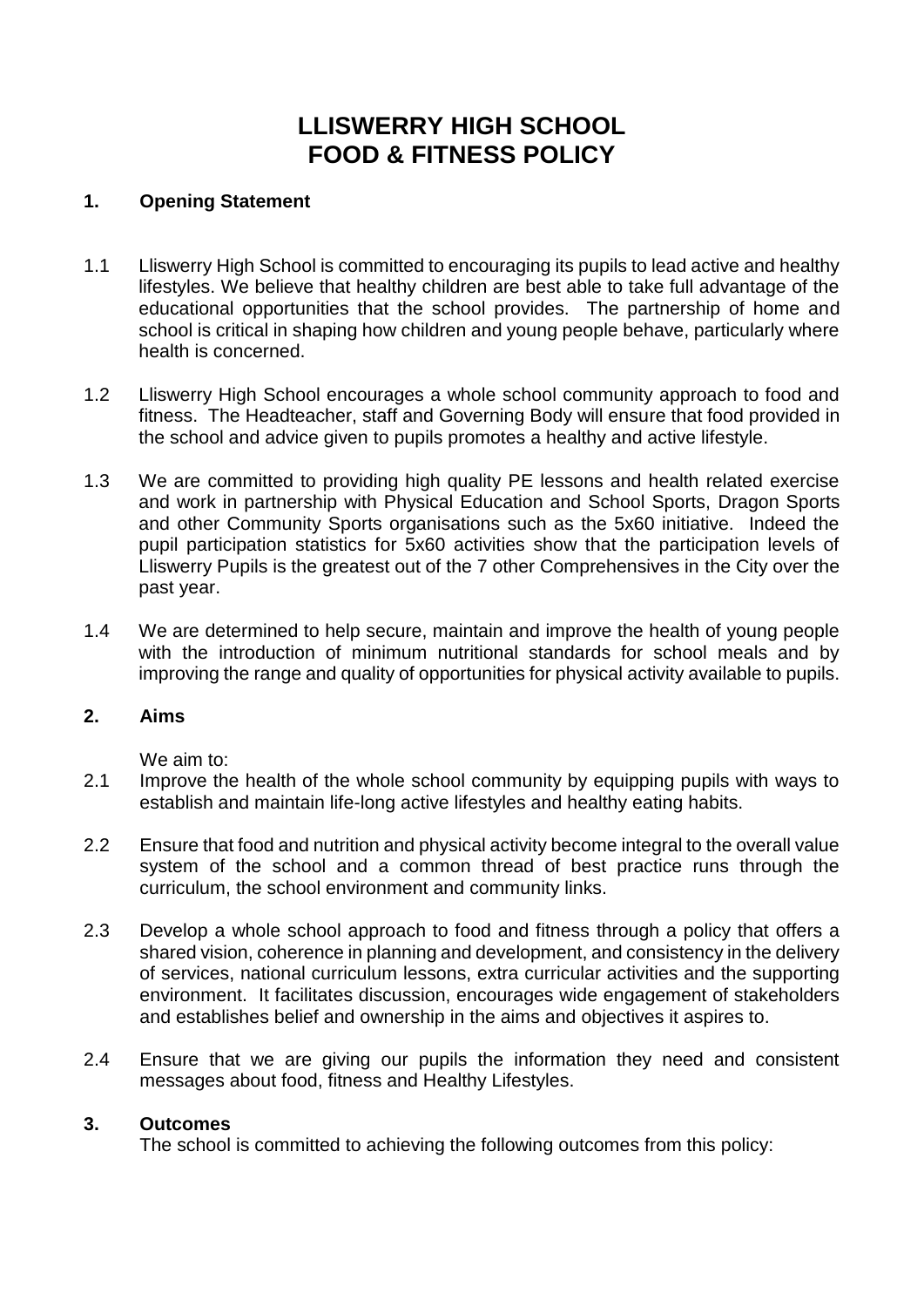#### 3.1 Ethos/A Whole School Approach

- The recognition of the impact of the informal curriculum on the personal, social and emotional education of pupils as well as their physical health and well-being.
- The maximization of opportunities for Personal, Social and Educational development through a whole school approach to food and fitness activities.
- The promotion of pupil participation and decision making in all aspects of food and fitness activities.
- The assurance that all activities related to food and fitness provided for pupils throughout the day are consistent with curriculum guidance and National Assembly for Wales regulations.
- A strong partnership with our School Meals Provider Chartwells to ensure that consistent messages about nutritional standards and healthy lifestyles are given to our pupils.

#### 3.2 Curriculum

The school will review the delivery of the curriculum to ensure that it offers pupils:

- An understanding of the relationship between food, physical activity and the short and long-term health benefits.
- The acquisition of basic skills in purchasing, preparing and cooking food and an understanding of basic food hygiene.
- Opportunities to examine the influences of food choices, including the effects of the media through advertising, marketing, labelling and packaging of food.
- Consistent and clear delivery of the key messages for good oral health.
- Opportunities to learn about the growing and farming of food and its impact on the environment both in the classroom and outside in the countryside.
- A well planned programme of study in PE that makes good opportunities for crosscurricular promotion of physical activities and its relationship to diet and nutrition.
- A broad range of extra curricular activities, which include physical activities and practical cooking skills, based on the Food Standards Agency, Balance of Good Health (appendix 1).

#### 3.3 Environment

The pastoral care and welfare of the pupils will be enhanced by the provision of a range of safe, stimulating sport and recreational activities and a healthy balanced diet. This will be shown by:

- Acknowledging that effective management of pupils is important at all times throughout the school day and so will plan and resource the supervision of pupils accordingly.
- Recognising the importance of the involvement of school meals providers, catering staff and lunchtime supervisors in planning the lunchtime provision, making healthy choices and linking with activities available to pupils.
- Offering a broad range of safe, stimulating indoor and outdoor sports, play and recreational activities, e.g. Sectioning the playground for different activities/playground Markings

The school will take a 'whole school/whole day' approach to the provision of food. This will result in: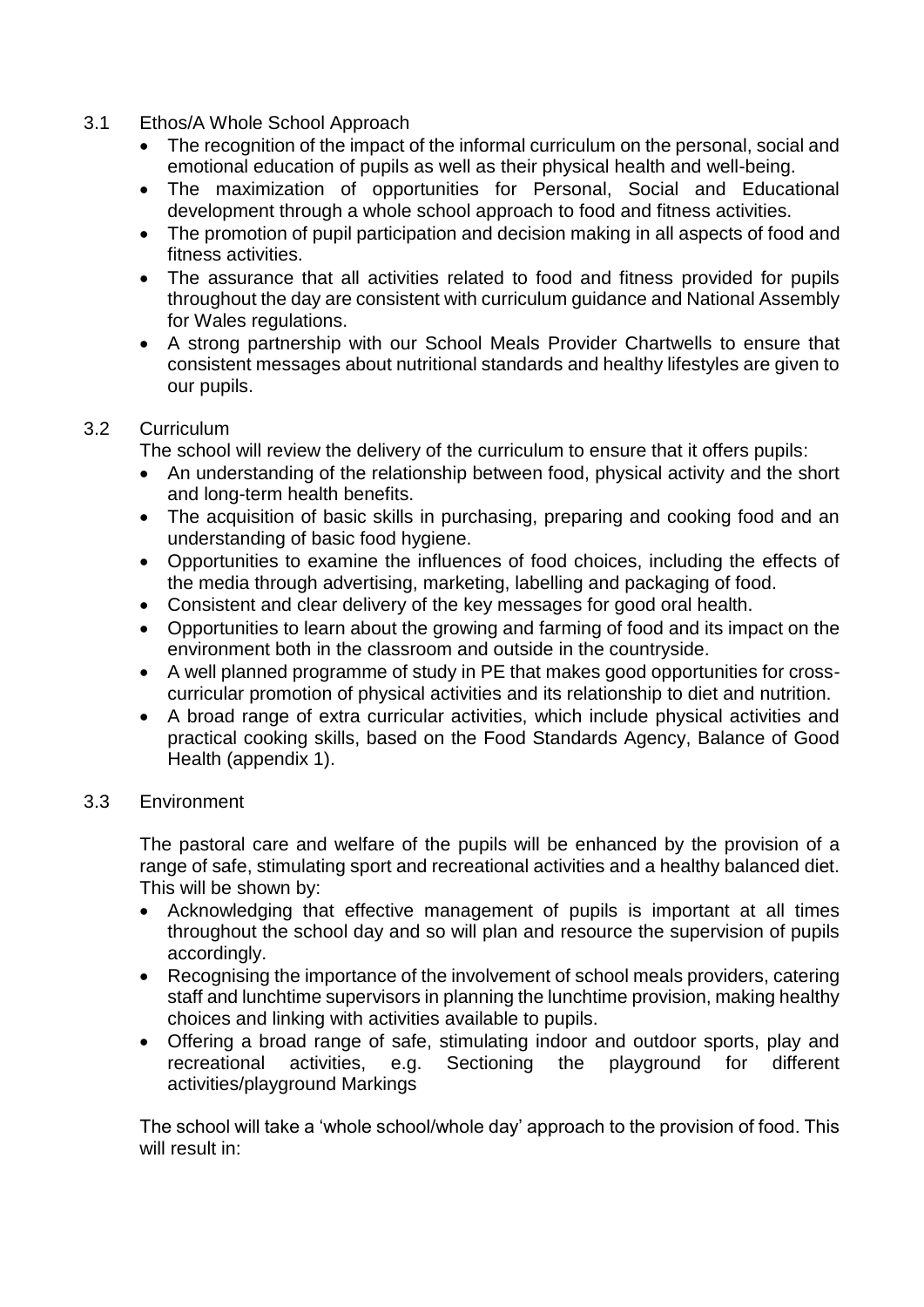- Healthy, nutritious, affordable and attractively presented meals as described in Appetite for Life.
- Only healthy snacks at break times.
- No crisps or confectionary sold in school.
- Only water or fruit juice sold in school.
- An enjoyable eating experience in a quality environment.
- Fresh water, available to all staff and pupils.
- Display materials within and around the dining area that promote the positive relationship between food and physical activity.
- Engagement with pupils, in consultation on healthy food and fitness activities through the School Council.

The school will not advertise branded food and drink products on school premises, school equipment or books, and will ensure that any collaboration with business does not require endorsement of brands or specific company products high in fat, sugar or salt.

The school will review and develop a programme of opportunities within food and physical activities to complement and extend those offered in curriculum time. We will aim to provide:

- A broad range of safe, stimulating indoor and outdoor play and recreational facilities which incorporates healthy active lifestyle activities and the inclusion of 5 x 60 activities in secondary schools (a Sports Council for Wales programme working towards 60 minutes of physical activity five times a week for secondary pupils).
- Safe equipment and facilities available for recreational use and ensure high levels of maintenance.
- Eye-catching displays around the PE area / department and public areas of the school promoting opportunities for sport and physical recreation.
- A School Travel Plan including Safe Routes to Schools in partnership with the Local Authority.
- Encouragement for pupils to walk to school.

#### 3.4 Community

Within its broad purpose of 'Education For Life', the school will provide:

- Increased awareness of, and promotion of, the activities and policy of the school around food and fitness in partnership with key community and health agencies.
- Encouragement for the provision of healthy food and snacks from home through the curriculum, by giving information to parents, and in partnership with key community and health agencies.
- Pupils with information about and experience of, the opportunities and resources available in the community relating to food and nutrition, physical activity and sport.
- Opportunities for the development of Community Clubs for example fitness D of E Physical Skill.
- Partnerships with local providers such as sports clubs and leisure centres.

#### **4. Roles and responsibilities**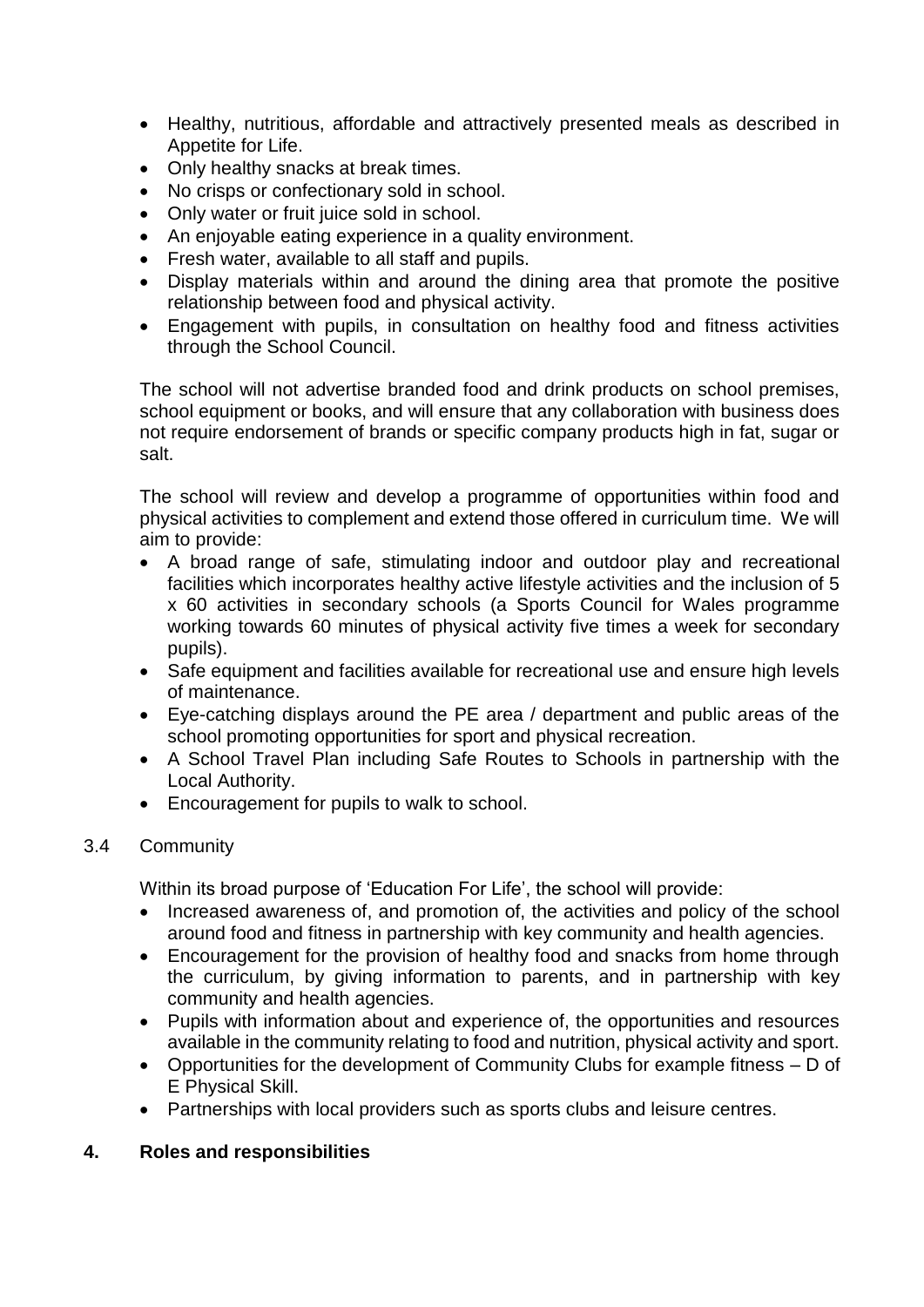The Headteacher will ensure that:

4.1 The school develops a positive ethos that both promotes healthy and active lifestyles as well as actively encouraging them.

The Governing Body will ensure that:

- The ethos of the school promotes and encourages healthy and active lifestyles
- That the school is delivering a broad and balanced programme of physical activity to all pupils

Newport City Council will ensure that:

- A Free School Meal is made available to those pupils who are eligible.
- The content, cost and presentation of Free School Meals are monitored in line with current Welsh Assembly Government Nutritional Standards.
- ppropriate facilities are provided to all pupils to eat their meals.
- All staff are expected to promote healthy eating and active lifestyles in accordance with school guidance. We will help and encourage children to select balanced food choices at lunchtimes and promote opportunities for them to be physically active during the school day.

#### **5**. **Monitoring, Evaluation and Review**

- 5.1 The Assistant Headteacher in charge will annually review the policy and make any further recommendations to the Governing Body.
- 5.2 The Governing Body, in consultation with the Headteacher, the School Council, and staff will regularly review this policy and associated procedures in order to ensure its continuing effectiveness. The Governing Body will take responsibility for the Food and Fitness Policy and will nominate a link governor.
- 5.3 School Leadership Team will ensure that there is adequate training and resources for staff involved in the delivery of the aims and objectives of the school's Food and Fitness Policy.
- 5.4 School Leadership Team will take advantage of the existing national and local initiatives and resources relating to food and physical activity. (Appendix 2).
- 5.5 Progress will be monitored at regular intervals by SLT and Governors.
- 5.6 Updates on school food and fitness actions will be included in the Governors Annual Report to Parents.

**Appendix 1**

#### **The Balance of Good Health**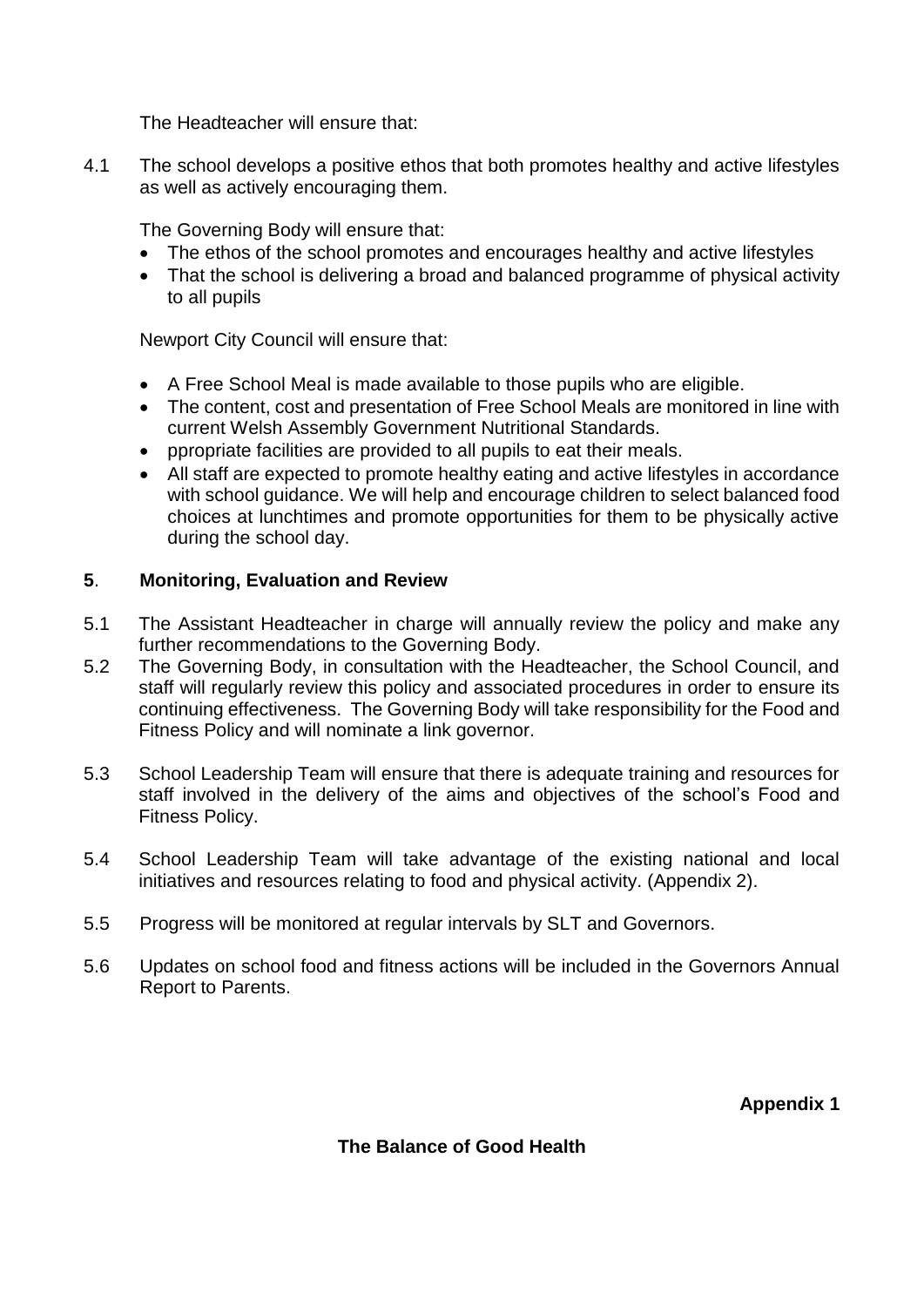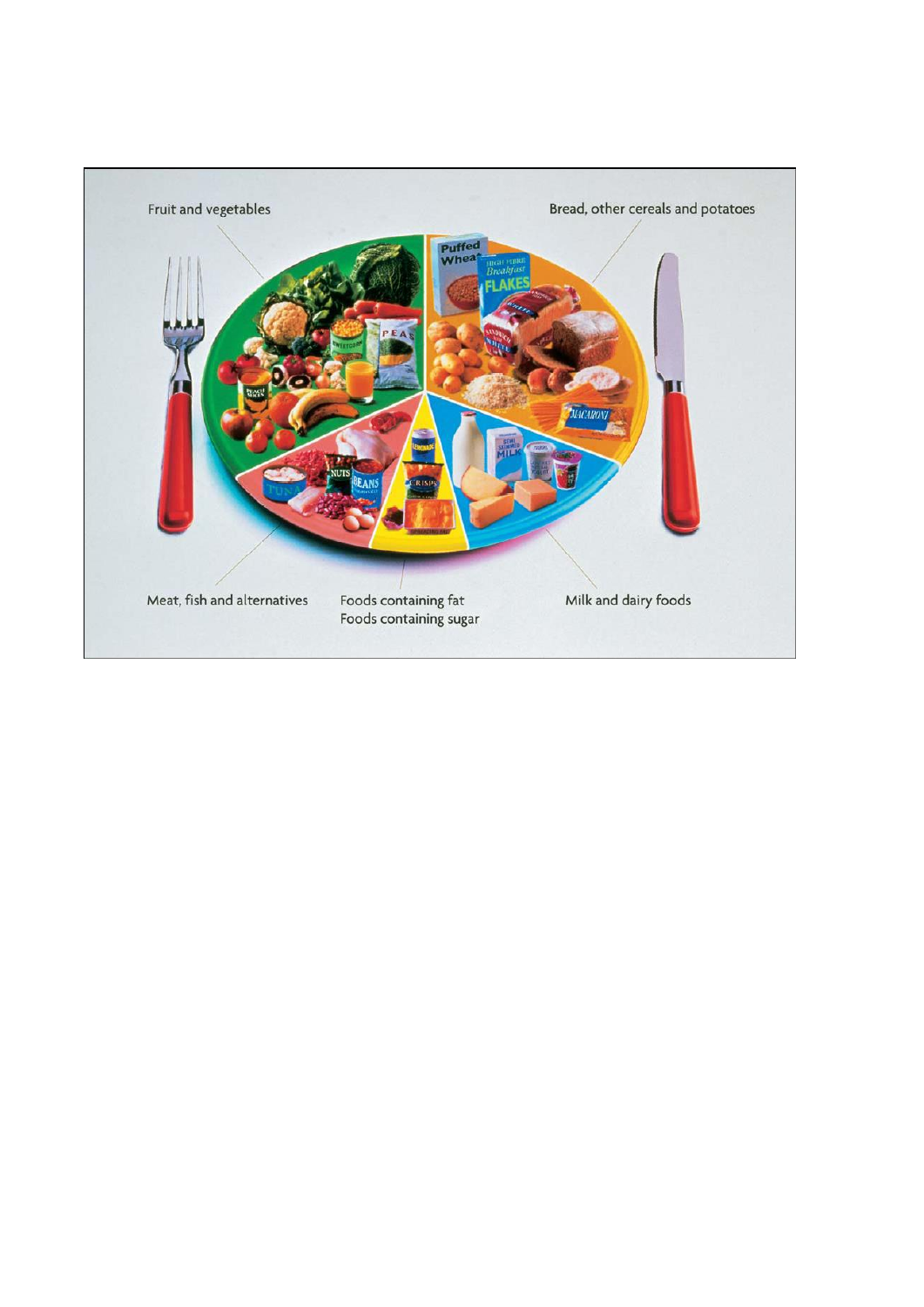#### **Useful Resources**

30,40, 50 Club – [www.welshathletics.org](http://www.welshathletics.org/)

Appetite for Life – www.learning.wales.gov.uk

British Heart Foundation – [www.bhf.org.uk](http://www.bhf.org.uk/)

British Nutrition Foundation – [www.nutrition.org.uk](http://www.nutrition.org.uk/)

Climbing Higher - [www.wales.gov.uk/cmopublications](http://www.wales.gov.uk/cmopublications)

Cooking Bus – [www.wales.gov.uk/improvechildresnhealth](http://www.wales.gov.uk/improvechildresnhealth)

Dragon Sport – [www.dragonsport.co.uk](http://www.dragonsport.co.uk/)

Eco-Schools – [www.eco-schools.org](http://www.eco-schools.org/)

Farmhouse Breakfast Week – [www.hgca.com/breakfast](http://www.hgca.com/breakfast)

Food and Fitness – promoting healthy eating and physical activity for children and young people in Wales. 5 Year Implementation plan – [www.wales.gov.uk/cmopublications](http://www.wales.gov.uk/cmopublications)

Food in the School Curriculum in Wales – [www.learning.wales.gov.uk](http://www.learning.wales.gov.uk/)

Food standards Agency – [www.food.gov.uk](http://www.food.gov.uk/)

Get Cooking – [www.food.gov.uk](http://www.food.gov.uk/)

Health Challenge Wales – [www.healthchallenge.wales.gov.uk](http://www.healthchallenge.wales.gov.uk/)

In Perspective Food and Fitness – [www.wales.gov.uk/cmopublications](http://www.wales.gov.uk/cmopublications)

In The Zone – [www.sports-council-wales.co.uk](http://www.sports-council-wales.co.uk/)

Nutrition Network for Wales – [www.nutritonnetworkwales.org.uk](http://www.nutritonnetworkwales.org.uk/)

Physical Education and School Sport (PESS) – [www.sports-council-wales.co.uk](http://www.sports-council-wales.co.uk/)

Physical Activity in School Assessment Tool – [www.wales.gov.uk/cmopublications](http://www.wales.gov.uk/cmopublications)

Physical Activity Network for Wales – [www.wch.wales.nhs.uk](http://www.wch.wales.nhs.uk/)

Primary School Free Breakfast Initiative – [www.learning.wales.gov.uk](http://www.learning.wales.gov.uk/)

Safe Routes to School – [www.saferoutestoschools.org.uk](http://www.saferoutestoschools.org.uk/)

The Class Moves! – [www.wales.gov.uk/cmopublications](http://www.wales.gov.uk/cmopublications)

The Health Promoting Playground – [www.wales.gov.uk/cmopublications](http://www.wales.gov.uk/cmopublications)

Think Healthy Vending – [www.wales.gov.uk/cmopublications](http://www.wales.gov.uk/cmopublications)

Think Water – [www.wales.gov.uk/cmopublications](http://www.wales.gov.uk/cmopublications)

Welsh network of Healthy School Schemes - [www.wales.gov.uk/improvechildrenshealth](http://www.wales.gov.uk/improvechildrenshealth)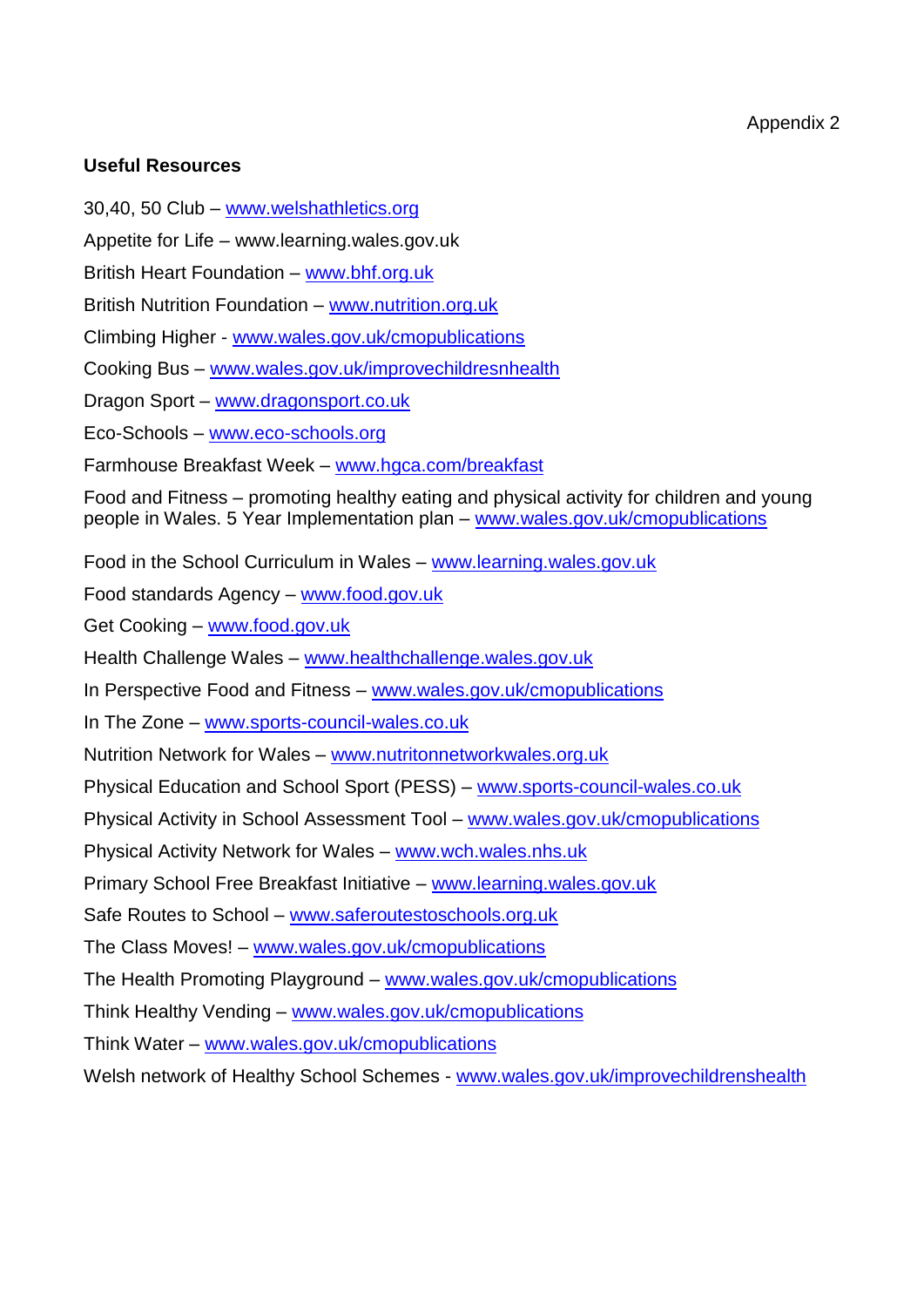### **Appetite for Life Standards – Checklist (Eat to Learn Live Chartwells)**

| Food /<br>Food<br>Group | Interim food based standards for school<br><b>lunches</b>                                                                                                                                                                                                                                                                                                                                                                                                                                                                                                                                                                                                                                                                                                                                                                                                                                                                                                                                                                                                                                                       | Food based standards for school food other than lunch                                                                                                                                                                                                                                                                                                               | Compliant<br>Y/N |
|-------------------------|-----------------------------------------------------------------------------------------------------------------------------------------------------------------------------------------------------------------------------------------------------------------------------------------------------------------------------------------------------------------------------------------------------------------------------------------------------------------------------------------------------------------------------------------------------------------------------------------------------------------------------------------------------------------------------------------------------------------------------------------------------------------------------------------------------------------------------------------------------------------------------------------------------------------------------------------------------------------------------------------------------------------------------------------------------------------------------------------------------------------|---------------------------------------------------------------------------------------------------------------------------------------------------------------------------------------------------------------------------------------------------------------------------------------------------------------------------------------------------------------------|------------------|
| Fruit and<br>vegetables | Not less than two portions per day per pupil<br>must be provided; at least one should be<br>vegetables or salad and one should be fruit.<br>Fruit based desserts must be served a<br>minimum of twice a week.<br>Fruit/vegetables must be provided at all<br>food outlets throughout the day.                                                                                                                                                                                                                                                                                                                                                                                                                                                                                                                                                                                                                                                                                                                                                                                                                   | Not less than two portions per day per pupil must be provided;<br>at least one should be vegetables or salad and one should be<br>fruit.<br>Fruit based desserts must be served a minimum of twice a week.<br>Fruit/vegetables must be provided at all food outlets throughout<br>the day.<br>Two types of vegetables (not starchy) must be available every<br>day. |                  |
| Fish                    | Fish must be provided at least once per<br>week.                                                                                                                                                                                                                                                                                                                                                                                                                                                                                                                                                                                                                                                                                                                                                                                                                                                                                                                                                                                                                                                                | Fish must be provided at least twice per week.                                                                                                                                                                                                                                                                                                                      |                  |
| Oily fish               | Oily fish such as mackerel and salmon must<br>be provided at twice over any four week<br>period.                                                                                                                                                                                                                                                                                                                                                                                                                                                                                                                                                                                                                                                                                                                                                                                                                                                                                                                                                                                                                | Oily fish such as mackerel and salmon must be provided at twice<br>over any four week period.                                                                                                                                                                                                                                                                       |                  |
| Meat                    | Cuts of meat must be available at least twice<br>a week.                                                                                                                                                                                                                                                                                                                                                                                                                                                                                                                                                                                                                                                                                                                                                                                                                                                                                                                                                                                                                                                        | Cuts of meat must be available at least three times a week.                                                                                                                                                                                                                                                                                                         |                  |
| Meat<br>products        | Meat products must meet the minimum meat content levels set out in The Meat Products (Wales) Regulations<br>2004. Products not specifically covered by these Regulations must meet the same meat content level set for<br>"burgers", must not be "economy burgers" and must not contain the prohibited offal listed in these Regulations.<br>No more than two meat products can be served in any week (5 day period). Meat products are listed below and<br>include manufactured and/or homemade<br><b>Meat products</b><br><b>Burger</b><br>Hamburger<br>Chopped meat<br>Corned meat<br>Sausage<br>Sausage meat<br>Sausage roll<br>Link chipolata<br>Individual meat pie<br>Meat pudding<br>Melton Mowbray pie<br>Game pie<br>Scotch pie<br>Pasty or pastie<br><b>Bridie</b><br>Any other shaped or coated (breaded/crumbed/battered) meat product $-e.g.$ nuggets, meatballs<br>Nb. If the same meat product served at break time is then served again at lunch time on the same day this would<br>be counted as one meat product allowing for another meat product to be served totalling two over the week. |                                                                                                                                                                                                                                                                                                                                                                     |                  |
| Starchy<br>Food         |                                                                                                                                                                                                                                                                                                                                                                                                                                                                                                                                                                                                                                                                                                                                                                                                                                                                                                                                                                                                                                                                                                                 | Starchy food cooked in fat or oil should not be provided more than twice a week across the school day.                                                                                                                                                                                                                                                              |                  |
|                         | provided.                                                                                                                                                                                                                                                                                                                                                                                                                                                                                                                                                                                                                                                                                                                                                                                                                                                                                                                                                                                                                                                                                                       | Everyday that a starchy food cooked in fat or oil is provided, a starchy food not cooked in fat or oil must be                                                                                                                                                                                                                                                      |                  |
| Bread                   | including wholemeal varieties.                                                                                                                                                                                                                                                                                                                                                                                                                                                                                                                                                                                                                                                                                                                                                                                                                                                                                                                                                                                                                                                                                  | Bread with no added fat or oil must be provided on a daily basis. A variety of breads should be on offer,                                                                                                                                                                                                                                                           |                  |
|                         | focciacia provided as part of a meal do not count towards this standard.                                                                                                                                                                                                                                                                                                                                                                                                                                                                                                                                                                                                                                                                                                                                                                                                                                                                                                                                                                                                                                        | Bread must not be included within the nutritional analysis. NB: Bread such as garlic bread, naan bread and                                                                                                                                                                                                                                                          |                  |